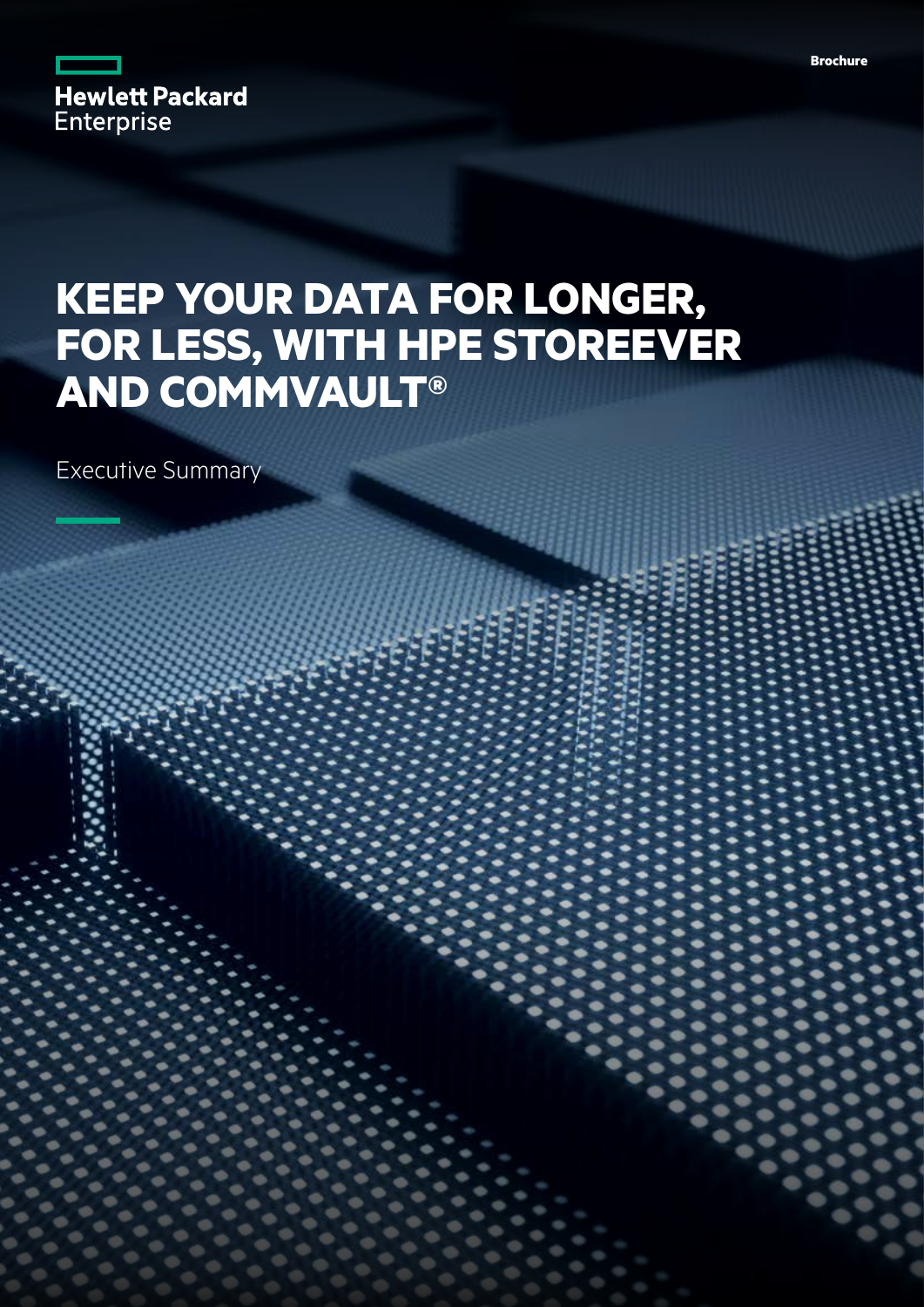**[Check if the document is available](https://psnow.ext.hpe.com/collection-resources/a00116966EEW)  in the language of your choice.**

# **According to the analyst, IDC, the volume of digital data created over the next three years will be more than the data created over the past thirty years.1**

This volume and velocity of data creation is unprecedented. But the constant improvement in data processing speeds and network bandwidth; the relentless development of new ways to create, share and use data; and the expanding numbers of data creators and consumers means that this exponential growth will only accelerate.



As a consequence, the global economy is being transformed. Data will enable an explosion of new business opportunities, both through the curation of (mostly unstructured) data itself and through the proliferation of new data creation sources, such as sensors in the Internet of Things or the synthetic data generated through the training and validation of deep learning algorithms.

In the past, a company's digital archive was often referred to as "cold data": information was captured and retained for compliance purposes, or for a disaster recovery, but it remained relatively inert and inaccessible. In the future, however, data will increasingly be the sole business asset for many firms, while for others, there will be enormous value to be derived from monetizing their static data to create new products and services. Burying it away in a moribund state of hibernation will be a thing of the past.

All of which presents a critical technology challenge. Businesses want to energise their static data but there will be too much of it to economically manage using primary storage like flash or secondary disk arrays and object servers. Archiving to the cloud offers many benefits but even here challenges remain because the rental costs for storage and retrieval will be prohibitive for many organisations because data growth rates continue to soar – as will the charges  $2,3$ 



1 Worldwide Global DataSphere Forecast, 2020–2024: The COVID-19 Data Bump and the Future of Data Growth, IDC, May 2020 2 Tape Landscape Study, Enterprise Strategy Group, October 2020 <sup>3</sup>The Economic Benefits of HPE StoreEver as Active Archival Storage, Enterprise Strategy Group, August 2020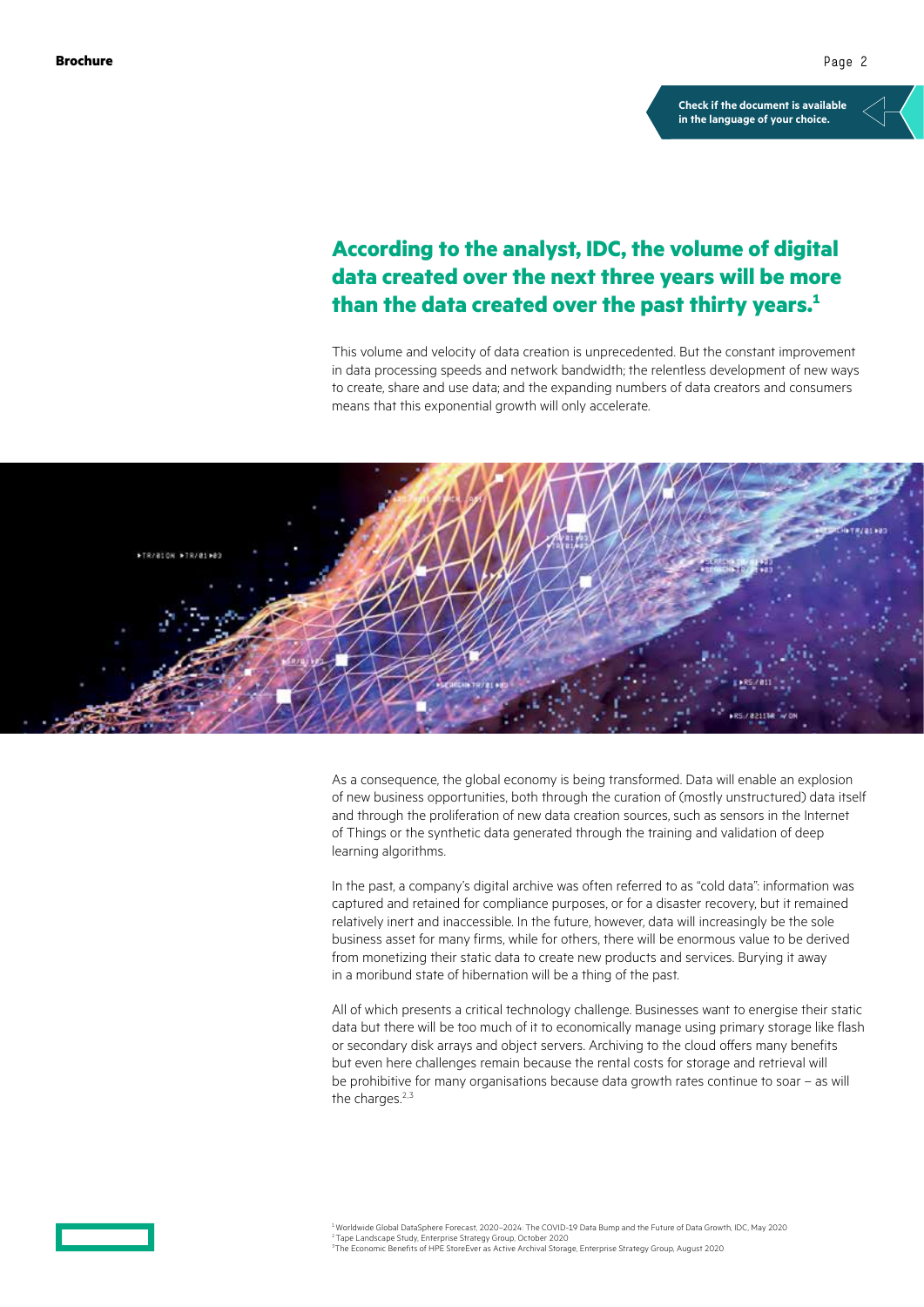

This is why many companies are now creating so-called 'active archives' as a means of managing their static data, with LTO tape as its foundation.

Enterprise Strategy Group defines an active archive as "a tiered storage topology/ solution that gives IT systems or human end-users access to data through a common, unified file system that automatically retrieves and places that data on the appropriate storage tier." These storage tiers may be multi-vendor, on-premises and/or the hybrid cloud and comprise different storage media types.

Using HPE StoreEver tape for archiving vast quantities of static content helps you manage your data with greater efficiency and reduced risk from the threat of ransomware. In an active archive, which is optimised for easy access, low-cost, and reliable long-term retention, primary storage budgets go further, performance improves, retention requirements are addressed, and new analytical doors are opened.

Meanwhile the active archive environment eliminates the traditional misconceptions about the practicality of tape in big data environments. Far from being an outdated technology, LTO tape should be considered an essential component of any future solution for managing big data.

# **THE HPE STOREEVER AND COMMVAULT ACTIVE ARCHIVE SOLUTION**

By using HPE StoreEver and Commvault software in an active archive solution, you can balance the widening gap between exploding storage requirements and flat budgets. Policy-based file management enables you to remove inactive data from your more expensive primary storage and backup cycles – onto an accessible, cost-effective, and self-protecting storage tier.

As a result, you benefit from an effective archive workflow that not only enables business growth by making data more accessible for a longer time but also reduces storage costs.

### **UNDERSTANDING BACKUP VS. ARCHIVE**

It's important to emphasise the distinction between backup and archive strategies. As the table below illustrates, archive and backup applications are distinct processes with different objectives, and therefore, impose different requirements on the storage systems that they utilise.

|                         | <b>BACK UP</b>                                                      | <b>ARCHIVE</b>                                            |
|-------------------------|---------------------------------------------------------------------|-----------------------------------------------------------|
| <b>METHOD</b>           | Copies data                                                         | Moves data                                                |
| <b>PURPOSE</b>          | To recover data in the event of<br>data loss                        | To retain data for reuse,<br>repurposing and monetization |
| <b>DATA POLICIES</b>    | Recovery time objectives (RTOs)<br>Recovery point objectives (RPOs) | Retention periods<br>Access controls                      |
| <b>DATA HANDLING</b>    | Duplicate copies are periodically<br>overwritten                    | Data cannot be altered or deleted                         |
| <b>RETENTION PERIOD</b> | Short term                                                          | Long term                                                 |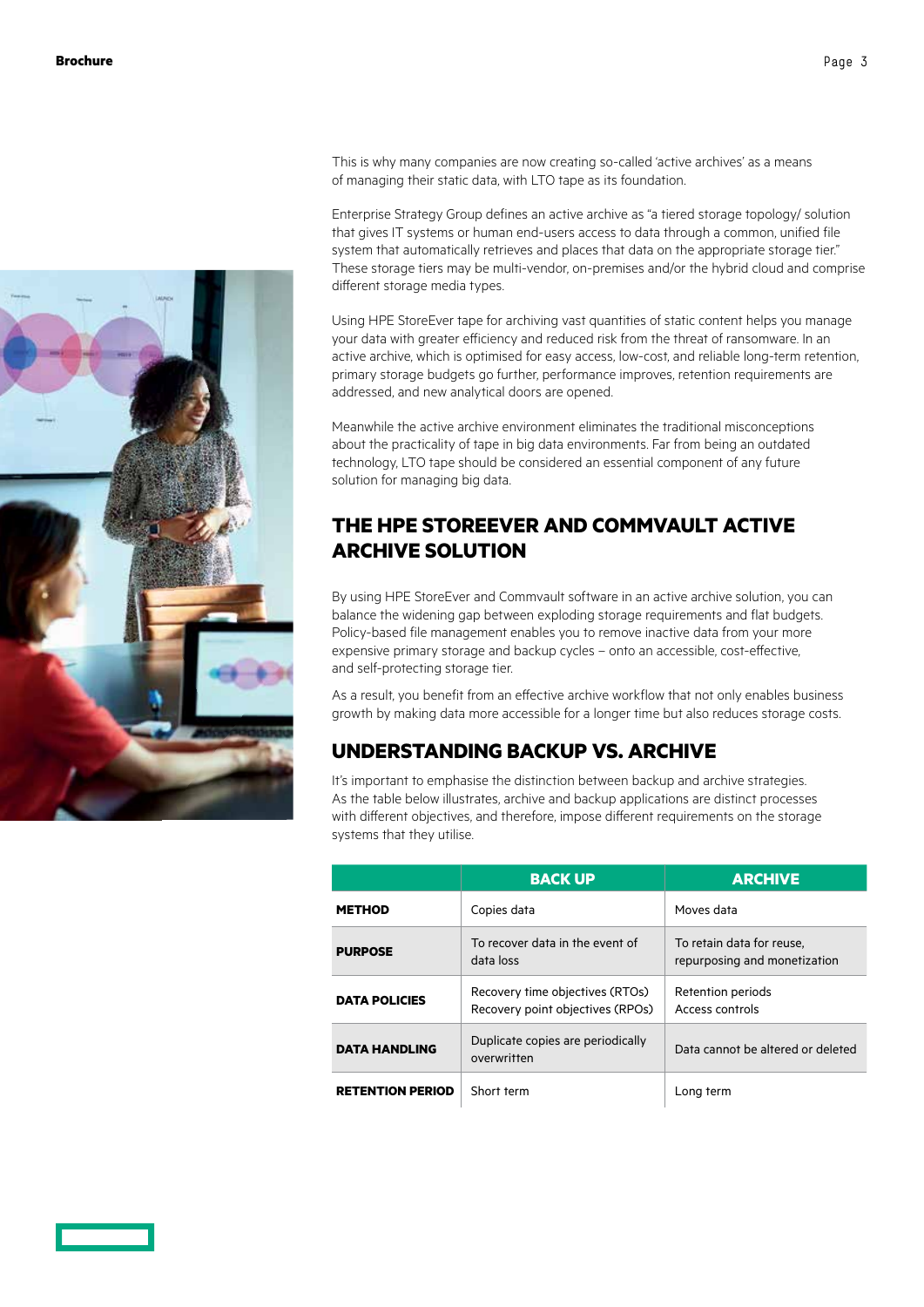



A backup is a secondary copy or copies of production data used for restore or disaster recovery in the case of data loss or data corruption. By contrast, an archive is a one-ofa-kind, unique instance of less frequently accessed information that has been moved off primary production disk to lower cost secondary or tertiary storage for data management or governance and regulatory compliance purposes. Backup copies may exist in multiple locations whereas an archive version resides in a single place.

And a backup data set is ultimately overwritten whereas archive information is typically a permanent record or data set stored without alteration or deletion for an extended time until it is no longer needed.

By their very nature, therefore, backup applications are not suitable for archive use cases. Archives are designed to be retrieved for a specific operation use. They need to be directly accessed by applications and users and stored in a file system – as opposed to being retrieved by a backup admin going through a backup data repository. Simply put, backups do not give you the visibility and accessibility that archives require.

The best archive platforms should be able to scale to multi-petabyte capacity, offer high reliability, long life of the stored data, easy access, simple integration, and low cost.



### **WHY ARCHIVE?**

What is the value of data archiving for your business? The answer lies in the fact that there are two distinct data growth and data usage dynamics that put pressure on your organisation's ability to manage data economically and efficiently.

- 1. Data growth is unrelenting and exponential. But the majority of the content driving these trends is unstructured file data as opposed to structured database data. For example: documents, spreadsheets, presentations, rich media content such as video and audio, engineering drawings, and scanned images of paper documents. Large unstructured data sets can be difficult to backup and some types of unstructured data, like media files, may not dedupe well (if at all), so it is necessary to think differently about how we store this type of data.
- 2. Most of this unstructured data is static and yet it has an important strategic value for the organisation, whether that is because of the compliance and regulatory dimension, or because it is increasingly the vital foundation of new business ideas and opportunities.

Data storage requirements are growing at 40 percent per year, but IT budgets are relatively flat. So it doesn't make sense to maintain this infrequently accessed data on relatively expensive production Tier 1 storage infrastructure that is designed for high IOPS and low latency. It makes more sense to move it to archive storage designed for low-cost and longterm retention. This is where HPE StoreEver tape continues to offer significant advantages because although the cloud can offer extremely low entry costs, it's less ideal for retaining expanding data sets for long periods of time. The reason is that the cost of storage and additional fees for retrieval quickly overtake the CAPEX costs associated with purchasing tape infrastructure. So using a mix of cloud and tape for long term archiving, with the majority of your data stored on tape, remains the most cost effective and secure approach.

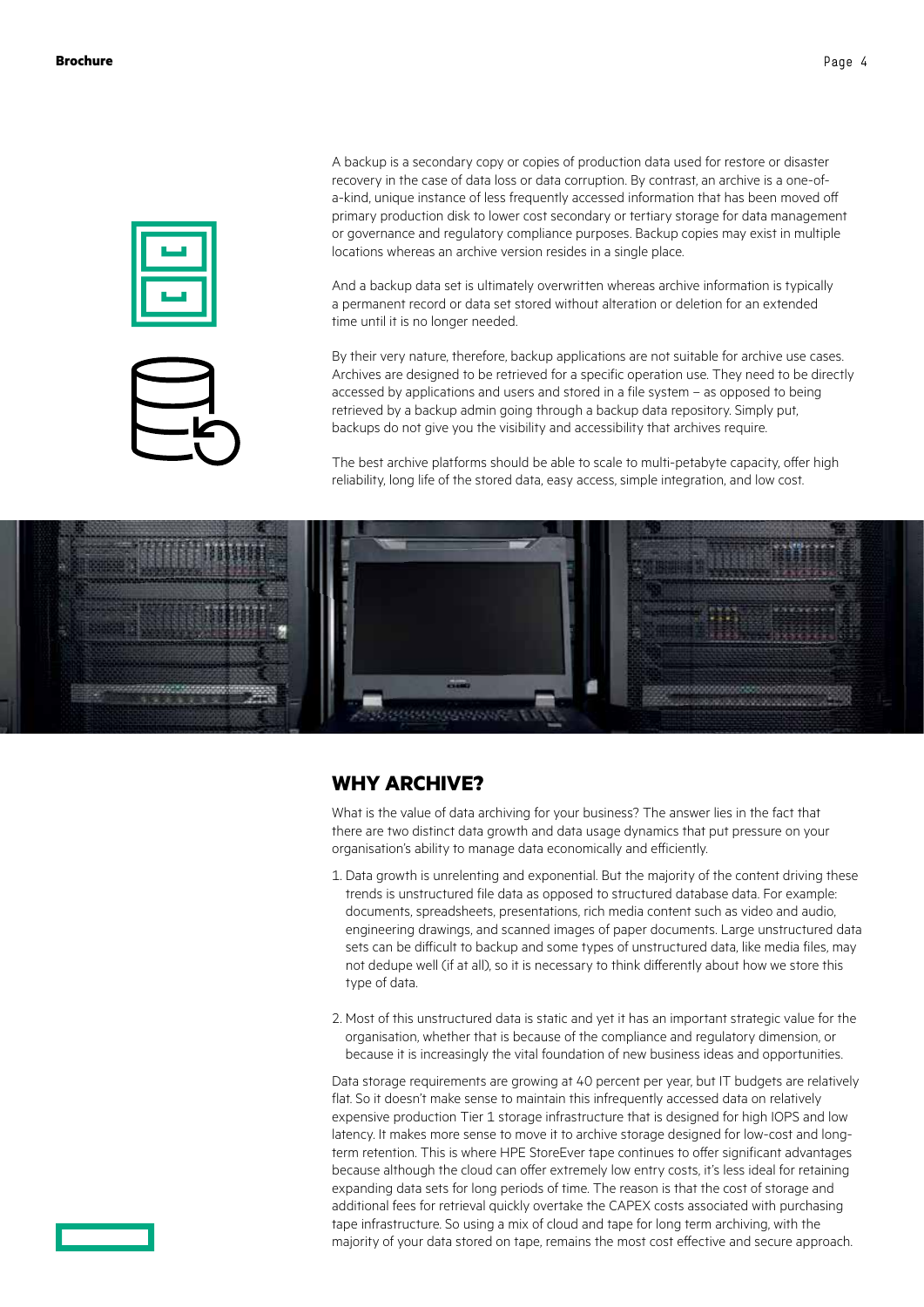

### **SPECIFIC BENEFITS OF ARCHIVING**

Imagine the efficiencies you could achieve – from a lower total cost of ownership (TCO) and better return on investment (ROI) perspective – by removing large volumes of infrequently accessed, but strategically important, data from your Tier 1 production environment.

### **Lower storage TCO and better application performance**

Your storage budget will go further by purchasing lower cost archive storage rather than relatively expensive primary storage. Unclogging your production storage environment of stale data will improve the response time and effectiveness of your primary storage, optimising the performance of your business applications.

### **Improved backup performance**

Now you don't have to keep continually backing up infrequently accessed data, your backup performance and service-level agreements (SLAs) will improve. Backups and restores are smaller and, therefore, faster.

### **Increased storage ROI**

Being able to extract value from your digital assets optimally determines whether the data is useful to you or not. Could you generate additional revenue streams if you could quickly find, retrieve, and reuse digital assets? This is particularly important for industries such as media and entertainment, where content is king and assets, such as videos, need to be securely restored and easily available for repurposing or monetization purposes.

### **IMPLEMENTING AN EFFECTIVE ARCHIVE SOLUTION HPE STOREEVER AND COMMVAULT**

The traditional approach to managing unstructured data growth has been to purchase more primary storage and more backup servers. In the ideal world, you could use ultra-fast storage for all of your data, forever. But the days of unlimited IT budgets are long gone. And that's why archiving with secure, low-cost HPE StoreEver technology is more important than ever.

Using Commvault Complete™ Backup and Recovery software, you can set policy-based file management routines that allow you to remove inactive data from your more expensive primary storage and backup cycles – onto an accessible, cost-effective, and self-protecting storage tier.

# **As a result, you benefit from an effective archive workflow that not only enables business growth by making data more accessible for a longer time but also reduces storage costs.**

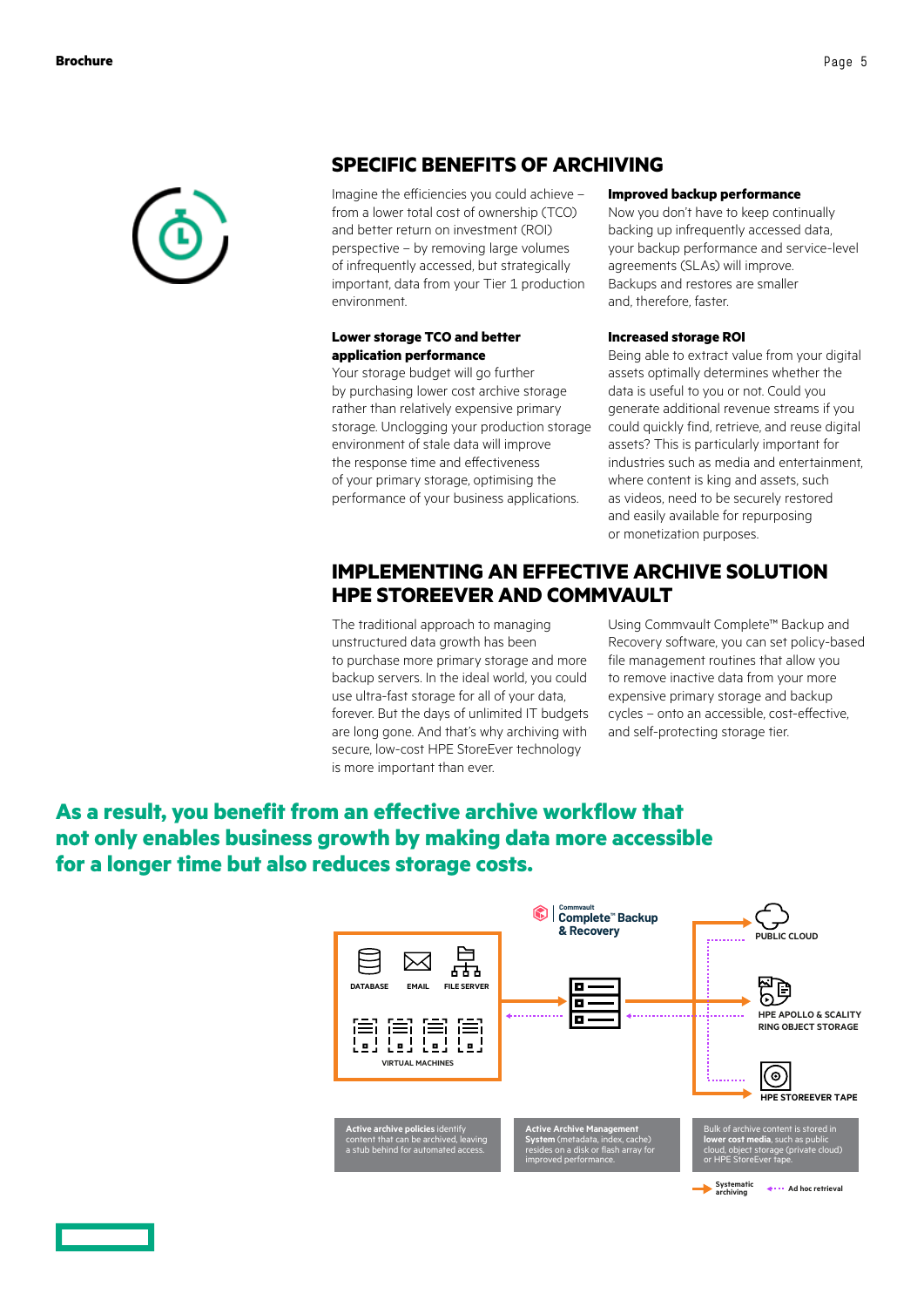This will deliver the following key benefits:

#### **Data access**

Your users need simple, consistent access to their data without any impact on their existing workflows. With Commvault software, files will always be presented and visible – enabling users to easily search, find, and retrieve archived files – even though it may be stored on media that is offline. Commvault software complements HPE StoreEver with sophisticated tape lifecycle management, including the ability to inventory and track tapes that are sent off-site for long-term storage.

#### **Lowest TCO**

Using HPE StoreEver tape allows you to complement the performance of flash and disk with the cost profile of tape. By taking advantage of solutions that can intelligently leverage different tiers of storage, you can afford to provide online access to all valuable user content. According to the analyst, Enterprise Strategy Group, over a ten year period, you could save up to 80% when storing a large and growing dataset compared to all-disk or all-cloud solutions.<sup>6</sup>

# **Using HPE StoreEver tape allows you to complement the performance of flash and disk with the cost profile of tape.**

### **Reliable**

An archive file is a one of a kind that has been taken out of the primary storage data protection process for cost saving purposes but still needs to be protected as well as it was on primary storage.

The overriding customer-defined metric for a successful archive is whether the data can be retrieved when needed. Your users need the peace of mind that their business data has been reliably archived, is protected from unauthorised access or online threats and is retrievable and accessible multiple years in the future. HPE LTO Ultrium data cartridges are tested to extremes, using additional processes that are unique to the HPE Brand Specification to ensure that your tape media will perform reliably for up to thirty years of archival storage. And with HPE Command View for Tape Libraries Data Verification software complementing your Commvault application, you can periodically run specialised processes to check on the health of your archived data cartridges.

#### **Scalability**

Cost-effectively and efficiently scaling to multi-petabyte capacity, to match exponential long-term data retention growth, is a top requirement for any effective archive solution. With HPE StoreEver MSL3040 and 6480 tape libraries, it is easy to add additional modules and slots to expand your archival storage capabilities.





4 Brad Johns Consulting, 2021

5 Assumes 2.5:1 compression 6 The Economic Benefits of HPE StoreEver as Active Archival Storage, Enterprise Strategy Group, August 2020



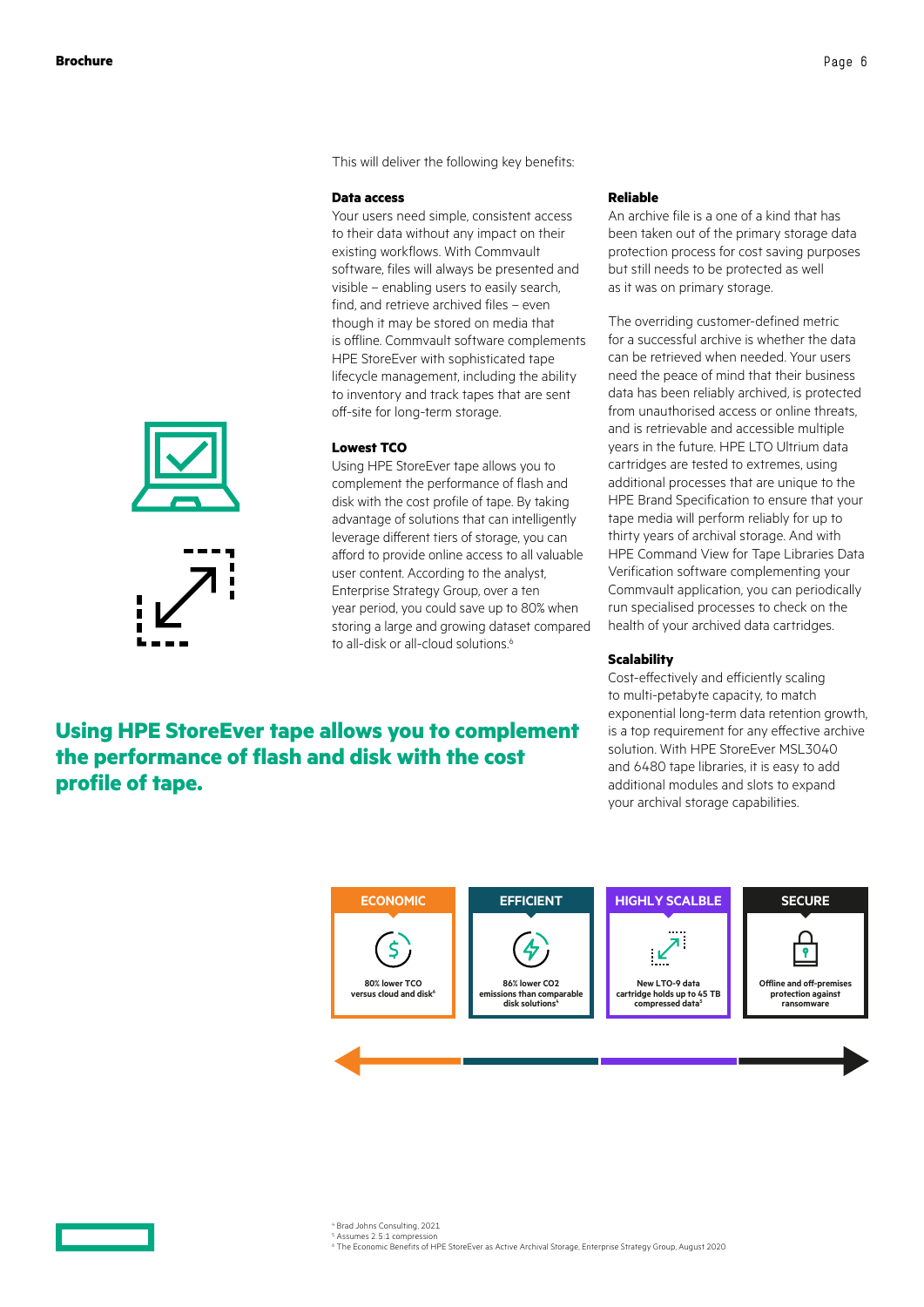

### **KEY BENEFITS OF COMMVAULT COMPLETE ™ BACKUP AND RECOVERY WITH HPE STOREEVER**

#### **Save resources with a single, global index**

Commvault uses a single, intelligent index to provide customers with global awareness into their data and multiple methods for retrieving information. This makes accessing data easy, so customers can quickly find what they need, when they need it. A single data scan is highly efficient and saves customers valuable compute and infrastructure resources as it takes one scan for dedupe, archive and index. Customers can view, analyse, report, and manage their data wherever it resides.

#### **Eliminate data silos with virtual repository**

Data protected by Commvault snapshot, backup and archive solutions is protected in a virtual repository. Data stored in the virtual repository is automatically indexed, which provides fast, single-step recovery, on-demand data access, and the ability to leverage data across all locations and storage tiers eliminates storage or data silos typically found in legacy solutions that require multiple point products.

### **Save time and effort with orchestration**

Commvault has automation capabilities to save customers time, resources, minimise risk, and create greater data value. Orchestration capabilities help customers tailor their use for the cloud, virtual or physical to their specific requirements, while simplifying the management, movement, monitoring, backup and retirement through automated and self-service workflows. Orchestration and automation saves staff time and eliminates the risk of traditional manual scripting.

### **Secure user administration ensures data integrity**

Data without security is suspect data. Commvault protects data value by providing two types of user administration and security; role-based and owner-based. Role-based administration security is assigned to administrators and based on their permissions, they may perform tasks such as backup, restore, or administrative operations specific to their role. Owner-based security enables individual end-users to have self-service capabilities over their own data and assets (i.e. mobile device or laptop).

#### **Freedom to migrate data and workloads**

Commvault provides one of the industry's broadest coverage of storage arrays, hypervisors, cloud storage options, and enterprise applications. The integration with HPE Storage solutions including HPE StoreEver enables customers to easily migrate and manage data wherever it resides, and whenever they need to. No longer are customers locked-in to a specific vendor or technology, but are free to move their data to leverage the best solutions and technologies for their business.

#### **Save time with an easy user interface**

To make it easier for users to quickly and easily configure, run and monitor their environment, the Commvault Command Center™ includes role-specific user interfaces for database and virtualization administrators to help run and monitor their Commvault environment. These role-specific views enable users to run extensive graphical and visual representations of KPIs, utilisation, operational health and other metrics, and can be personalised based upon their role within the organisation.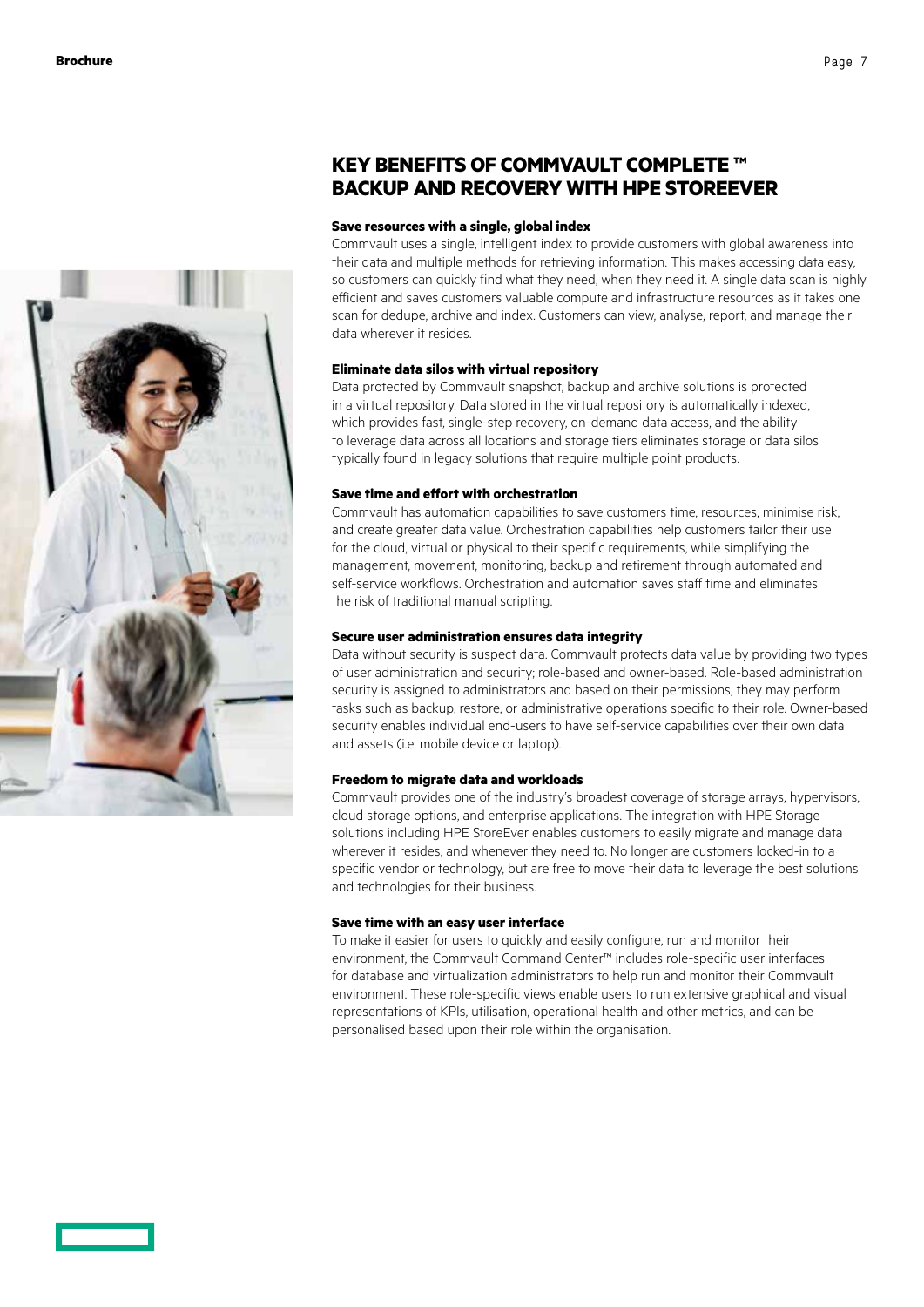



### **Reduce your costs with low TCO for long-term retention**

ESG estimated that an organization can achieve total cost savings (considering storage, infrastructure, maintenance/support, egress, and administration) of approximately 86% (\$2.358M versus \$329K) over a ten-year period using HPE StoreEver for a 1 PB archive over the public cloud. Since organizations incur monthly storage costs and egress costs when using public cloud<sup>7</sup> storage, ESG noted how they accumulate quickly over longer time periods. Also, organizations that opt for public cloud storage as an active archive must purchase additional storage to accommodate backups and snapshots over time, further increasing monthly costs.

HPE StoreEver tape offers one of the lowest costs per terabyte for any type of storage, particularly when you factor in energy and footprint cost. Active archiving using LTO tape enhances use of production storage, reduces backup storage requirements, and helps shrink backup windows.

Additionally, you can manage the up front cost of new tape or upgrade purchases by using [HPE Financial Services.](https://www.hpe.com/uk/en/services/financial-services.html) This allows you to spread the acquisition cost of new equipment and removes concerns about technology obsolescence.

- With the total price converted into monthly or quarterly payments, you can acquire more equipment and support than your capital budget allows.
- Plus, a monthly or quarterly payment option helps minimize risk by offering flexible terms, refresh options and the ability to upgrade the assets easily at end-of-term.
- HPEFS can fit the most appropriate HPE StoreEver tape solution according to your data storage requirements and business SLAs.

### **Grow effortlessly**

HPE StoreEver technology sets the industry benchmark for scale-out performance and capacity. The modular design of both the MSL3040 and MSL6480 scales vertically enabling you to store up to 4.2 PB (MSL3040) or 8.4 PB (MSL6480) of data, at speeds of up to 105.8 terabytes per hour (using LTO-8) in a single 19-inch rack.

That effortless scalability preserves your initial capital investment – whatever degree of data growth might lie around the corner.

Plus, LTO has a well-defined technology roadmap, which for twenty years has met customer expectations for scalability and investment protection; so you know you can rely on this technology today and in the future. The LTO technology roadmap has been recently expanded to 12 generations, increasing capacity expectations to 480 TB per cartridge.

# **ACTIVE ARCHIVING USE CASES**

There are two prime use cases for HPE StoreEver with Commvault Complete™ Backup and Recovery software.

### **Manual offload**

Do you need a simple way for your users to offload finished project data from primary storage to access low-cost and long-term HPE StoreEver tape storage? Departments can simply move their data by creating an 'ad hoc' archiving job which will perform a one-off archive of their data – still readily accessed via the stubs in their primary storage.

### **Automated offload**

Do you need an automated way to move inactive data from primary storage to HPE StoreEver tape while ensuring that your user's workflow remains the same?

Commvault Backup and Recovery provides you with an automated, policy-based archive of inactive data to HPE StoreEver tape based on data age and access profile. Migration leaves behind a "stub" file, which redirects the read request to the new file location. This automated set and forget process allows you to reclaim expensive primary storage capacity by migrating cold files to lower cost StoreEver storage, all implemented seamlessly to your users.